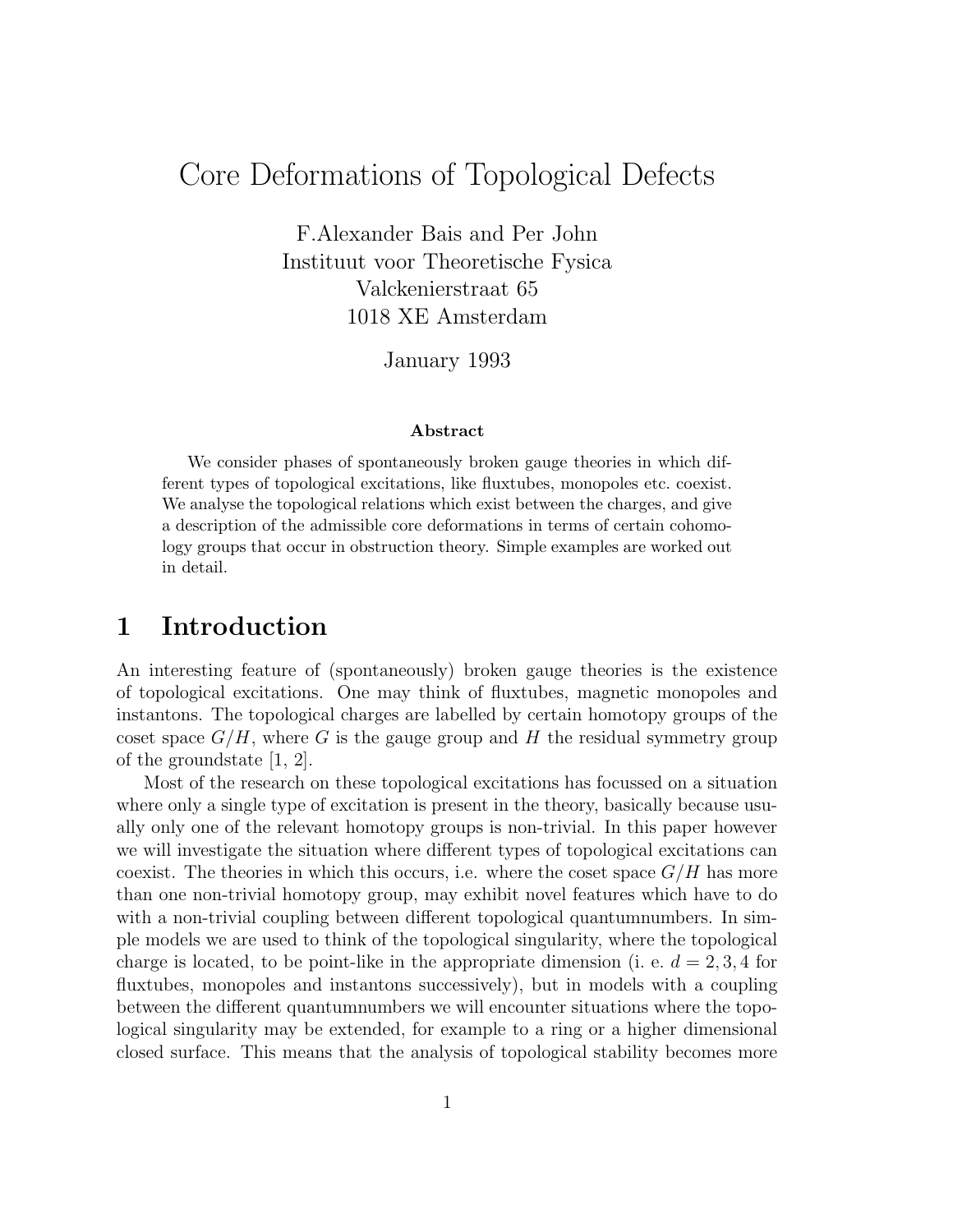involved. In the conventional cases the stability derives from the asymptotic (large r) behaviour of the fields, which determined the element of the relevant homotopy group  $\pi_n(G/H)$ . The core was always assumed to be point-like and the question of "instability" of the core never presented itself. However if several topological quantumnumbers are available, the question of core instability becomes relevant. Such an instability may involve a topological deformation of the core. For example, in certain models a magnetic charge may be located on a ring, rather than in a single point [9]. And it is conceivable that by varying the parameters of the theory the deformation of the point charge to a ring charge will become favoured energetically.

In this paper we present a rather general topological analysis of this problem, and show that the appropriate mathematical setting in which to describe such phenomena is obstruction theory.

In section 2 we formulate the problem of connecting the ordinary monopole with monopoles with an *extended* topological singularity. We present a construction which relates the normal asymptotic  $\pi_n$  classification of defects to the homotopy classification of the extended singularity. In this construction a mathematical theory, called obstruction theory, is employed which we will discuss in section 3. This theory deals with the question of extending maps defined on a space  $A$  into a space  $Y$ , to a map from  $X \supseteq A$  to Y. Obstruction theory gives certain criteria for the spaces and maps by which we can see if the map has an extension over X.

The paper closes with a few examples. These show how the construction described in section 2 can be applied. The case of a monopole which has an extended topological singularity is discussed in detail.

## 2 The question of extended topological singularities

As is well known, the magnetic charge of monopoles in a gauge theory with gauge group  $G$ , spontaneously broken to a subgroup  $H$ , are in one-to-one correspondence with  $\pi_2(G/H)$ , the second homotopy group of the vacuum manifold. To have a solution with non-vanishing magnetic charge, the asymptotic higgs field

$$
\phi_{\infty}(\theta,\phi) : S^2 \longrightarrow G/H \tag{1}
$$

must belong to a non-trivial element of  $\pi_2(G/H)$ . If  $[\phi_\infty]$  is non-trivial, then it follows from continuity considerations that  $\phi(\vec{x})$ ,  $(\vec{x} \in \mathbb{R}^3)$  has to be singular in at least one point. This singularity is characterized by the fact that the value of  $\phi$  at that point has a different residual symmetry group  $H' \supset H$ . In the case  $G = SU(2)$ this implies that  $\Phi$  has to vanish sothat  $H' = SU(2)$ . We say that the gauge symmetry at the singularity is (partially) restored. For larger groups the situation is slightly more involved but not in an essential way. If  $\phi$  is in the adjoint representation it fixes a Cartan-element in the Lie-algebra, this will generically break the symmetry to a product of  $rank(G)$   $U(1)$  factors, therefore the magnetic charge has in that case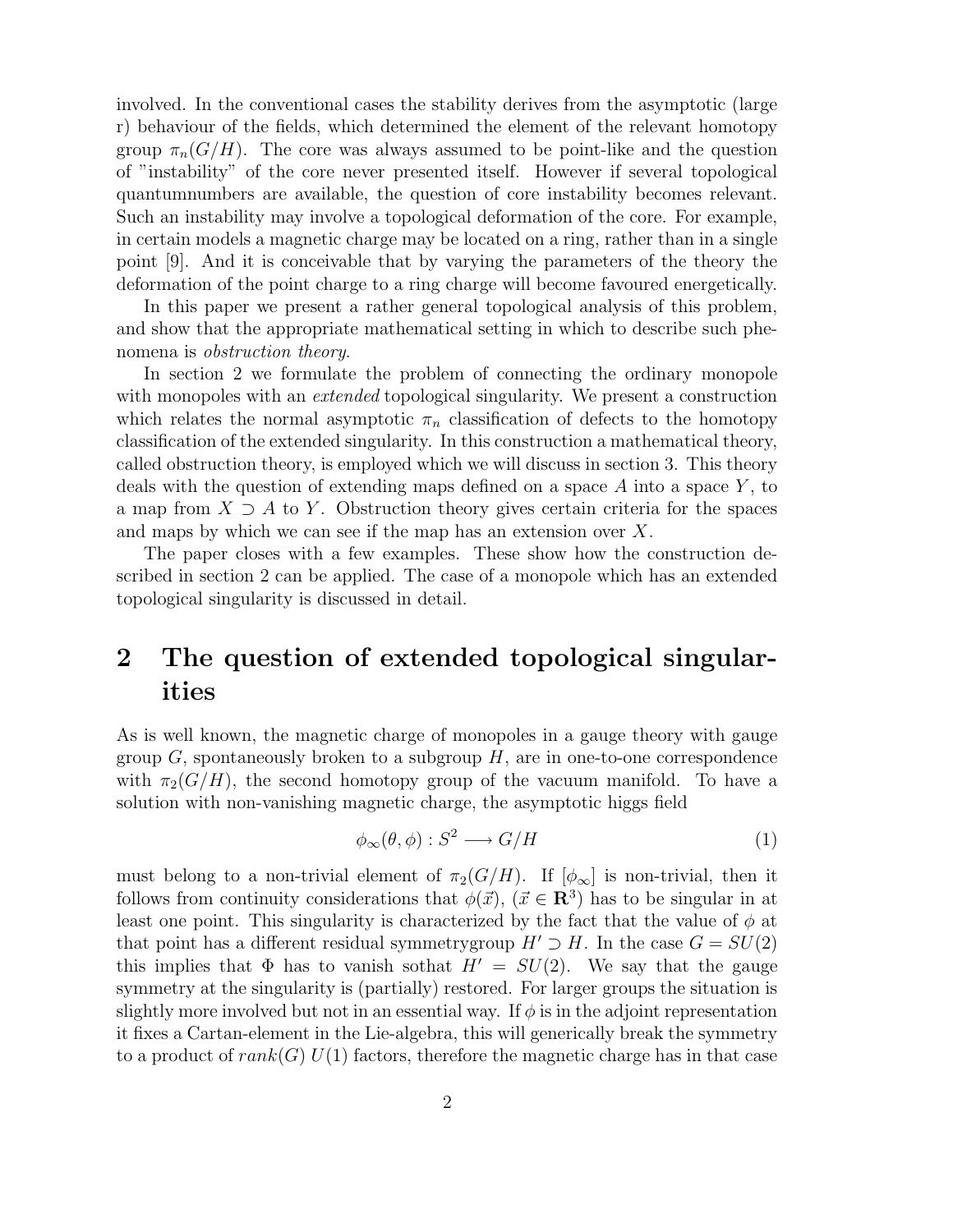$rank(G)$  components which are topologically conserved. The most degenerate case that can occur in that situation is that the residual symmetrygroup is of the form  $U(1) \otimes K$  where K is some semisimple subgroup of G, in that case there is only one component of the magnetic charge conserved topologically. In a general group, where the magnetic charge generically has more then a single component which is conserved topologically, there are ofcourse many possible types of topological singularities. These correspond to changes in the value of  $\phi$  where the number of conserved components changes some way. If we think of  $\phi$  as a vector in the Cartansubalgebra it means that at a topological singularity one or more components of that vector go to zero in a suitable basis. And at the singularity the gaugesymmetry need only be partially restored These complications are not essential to what we want to discuss in this paper. For reasons of simplicity we stick therefore to the case  $G = SU(2)$  where a topological singularity is the subset  $\mathcal{T} \subset R^3$  where the Higgsfield  $\phi$  vanishes. We remark that in an actual monopole solution the topological singularity is just a point, at the other hand the fields  $\phi$  and A are in fact completely regular and the energy of such a configuration is finite.

We should be aware of the fact that the topological singularity is point-like does however not follow from topology, but rather from energy considerations. It is conceivable that instead of in a point,  $\phi$  vanishes on some closed compact submanifold of  $\mathbb{R}^3$ , which is topologically non-trivial. In the remainder of this section we will consider this possibility of an extended topological singularity and relate this to homotopy theory. The topological singularity is enclosed by the so-called monopole core. Inside this core, at the singularity, the symmetry remains unbroken. Outside of the core the fields rapidly approach their asymptotic value, which is governed by the broken symmetry. The core size is roughly the inverse of the mass associated with the symmetry breaking scale. It is the boundary of the core which will play an important role in our considerations.

We mentioned already that the classification of monopoles with point-like singularity in  $\mathbf{R}^{k+1}$ , is given by  $[\phi] \in \pi_k(G/H)$ , where we consider  $\phi$  now as a map of the boundary of the core  $(\simeq S^k)$  to  $G/H$ . In the following we shall consider a field on a smooth and closed k-dimensional manifold A in  $\mathbb{R}^{k+1}$ , where A is the boundary of a core which contains some extended topological singularity. The question we want to adress in general is whether the point-like monopole can smoothly be deformed ("decay") into an object with the extended charge. We may think of this deformation as a result of slowly changing the parameters in the model. So we want to establish a relation between possible field configurations on  $S^k$ , which are characterized by elements of the  $n$ -th homotopy group, and possible field configurations on A, which are characterized by the homotopy classes of  $|A; Y|$ . In order to answer this question, we start by recalling the notion of cobordism. A cobordism between two *n*-dimensional manifolds  $C_1$  and  $C_2$  is defined as a  $(n+1)$ -dimensional manifold D such that  $\partial D = C_1 \cup C_2$ , where  $C_1$  and  $C_2$  are disjunct. If such a manifold exists then  $C_1$  and  $C_2$  are called cobordant.

Let us assume that A and  $S^k$  are cobordant. For the situation we are interested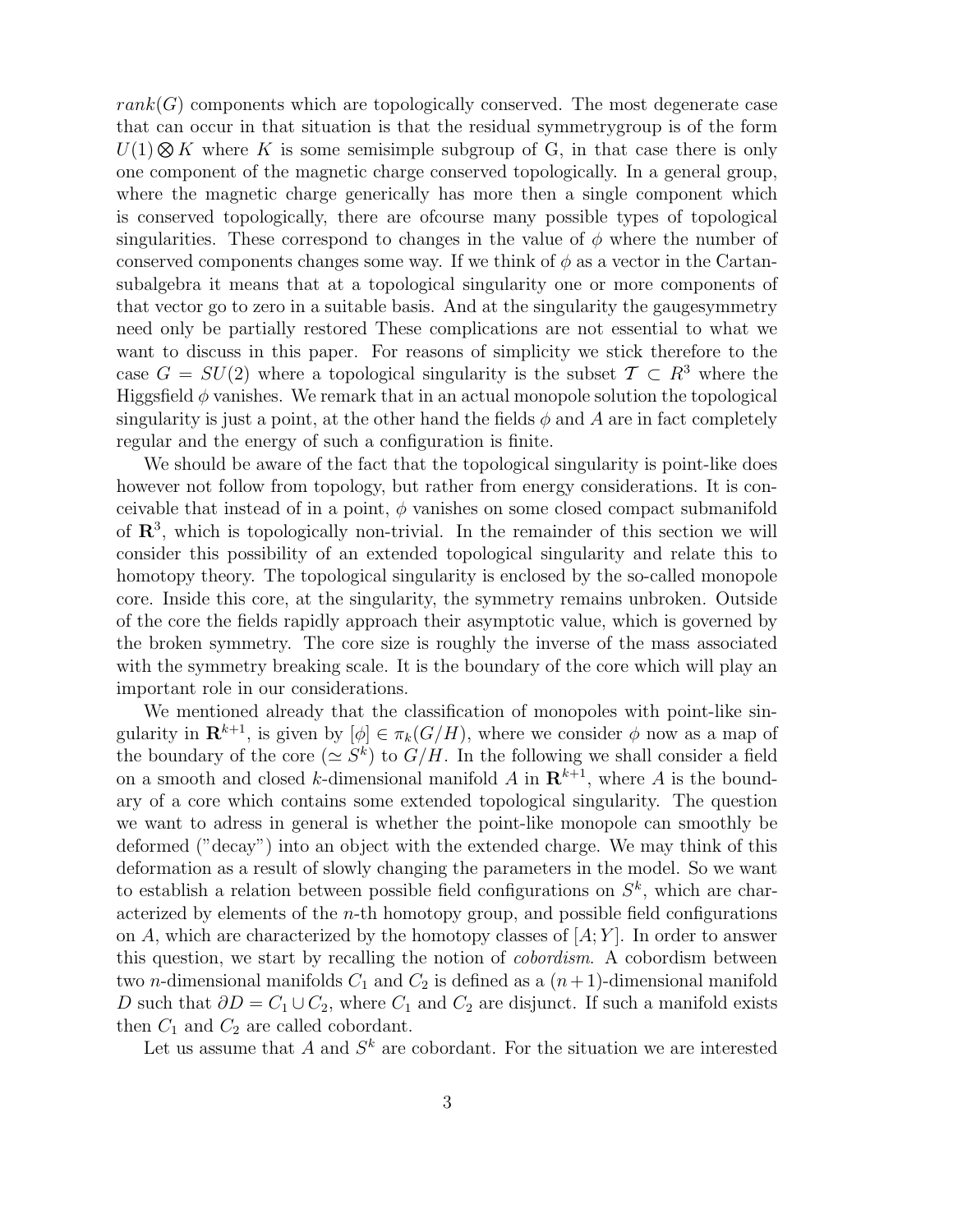Figure 1: Schematical representation of the "cobordism"-construction.

in, this is not a very restrictive condition. We can always put the manifold A inside the sphere. The cobordism B is the space between A and  $S<sup>k</sup>$  with the latter as boundaries. This cobordism is well defined because A and  $S<sup>k</sup>$  are closed compact manifolds without boundary in  $\mathbf{R}^{k+1}$ . It is obvious that  $\partial B = A \cup S^k$ .

The procedure to establish the relation between the configurations on  $A$  and  $S^k$ starts with a field configuration (map) on  $S^k$ ,  $f: S^k \to Y$ . This map is labelled by the homotopy class of f, i.e.  $[f] \in \pi_k(Y)$ . We try to extend this map over the cobordism B. The central question is whether this can be done and if so, for which elements of  $\pi_k(Y)$ .

If it is possible to extend f over  $B$ , the next question is, which configurations we can obtain on A this way. In other words, we want to determine the homotopy classes of the extension restricted to A. Furthermore, we want to know which elements of  $[A; Y]$  we may reach by different extensions. To answer this last question we use the same arguments in reverse order: we start with a configuration  $h : A \to Y$  and then look whether it is possible to extend this map over B. We restrict this extension to  $S^k$  and determine which elements of  $\pi_k(Y)$  we can get. Comparing the results of the two constructions described above, we can decide which homotopy classes  $[A; Y]$ and  $\pi_k(Y)$  correspond to each other, i.e.. which topological defects can be smoothly deformed into each other by changing their core. An interesting possibility arises if more than one class  $[A; Y]$  corresponds to a single element of  $\pi_k(Y)$ . Then one may expect that by varying the parameters in the potential, the solution with a point-like singularity changes smoothly into one with an extended topogical singularity.

In figure 1 we have sketched schematically the cobordism and the manifolds  $S<sup>k</sup>$ and A. The construction amounts to trying to extend f and g over the cobordism B and then to determine the map at the other boundary.

So the things we need to know to make a classification of the allowed monopole core deformation are the structure of  $\pi_k(Y)$ , of  $[A;Y]$ , and in which cases there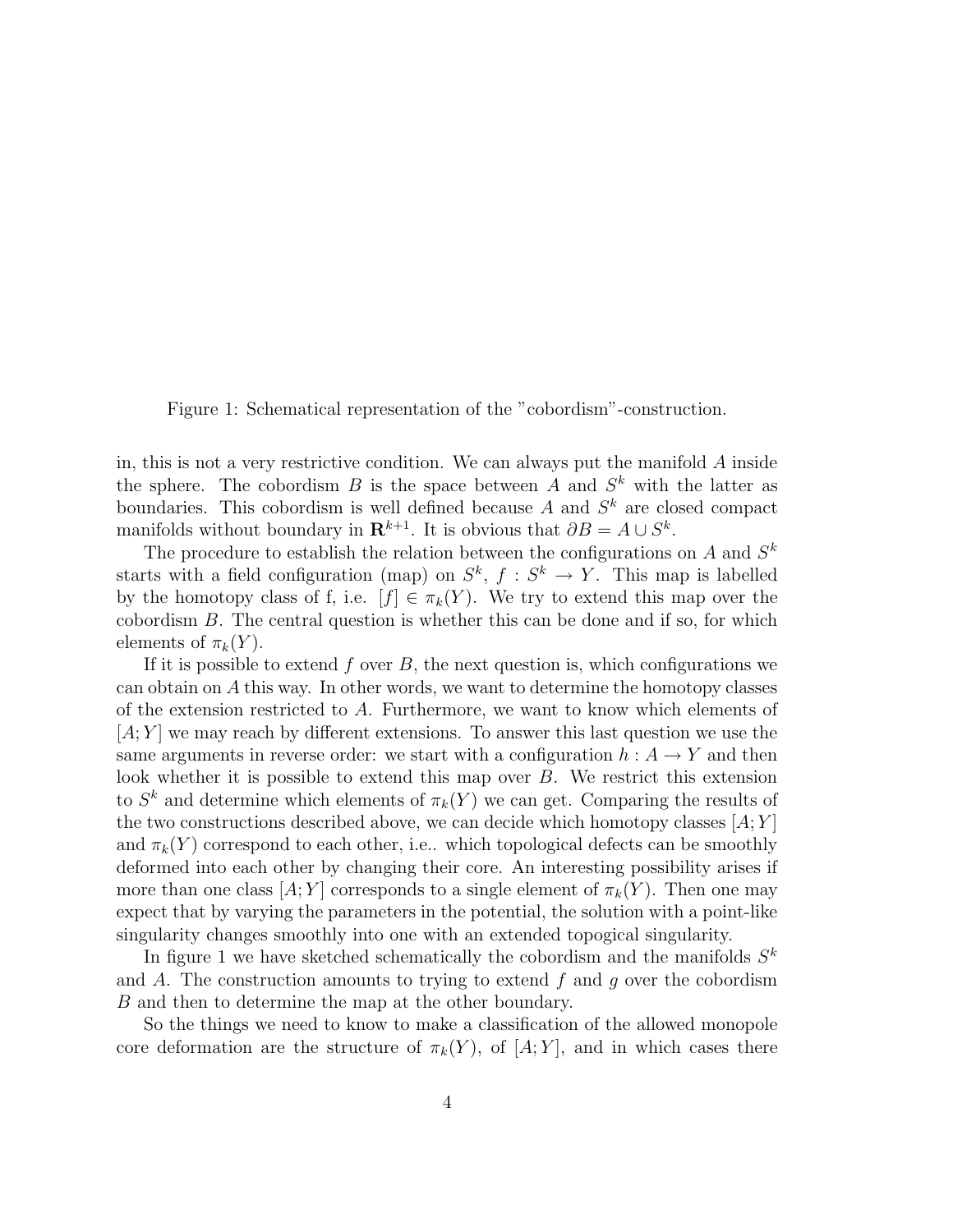exists an extension. This latter, purely mathematical question can be answered in a very general way by means of obstruction theory, which is the subject of the next section.

### 3 Obstruction theory

In this section we will give a brief account of obstruction theory as it may be found in standard text books about algebraic topology. There are various approaches known in literature, such as in [3] or [4]. Here we will mainly follow the approach used in [5], which is the most accesible.

Obstruction theory tells us under which conditions a function, which maps a space A to a space Y, can be extended continuously to a map from a space  $X$ , with  $A \subset X$ , into the space Y. This extension problem can be diagrammatically represented as in figure 2.

From the physical point of view we are faced with the question of extending maps,



Figure 2: The extension problem

where  $A, X$  and Y are smooth manifolds. However, the natural setting in which obstruction theory is defined, is that of cell complexes. So we will restrict ourselves to maps of finite cell complexes into a pathwise connected space Y . Furthermore, we will mostly think in terms of a special kind of cell complex, namely the simplicial complex. To settle the notation we will start by giving definitions of simplicial complexes, chain complexes etc. , and other mathematical notions appearing in obstruction theory.

### 3.1 Basic definitions

All of the definitions given in this section can be found in the mathematical textbooks [3, 6]. Alternatively one may consult the book of Nash & Sen [7].

An m-dimensional simplex (m-simplex)  $\sigma^m$  is defined as the set of points x in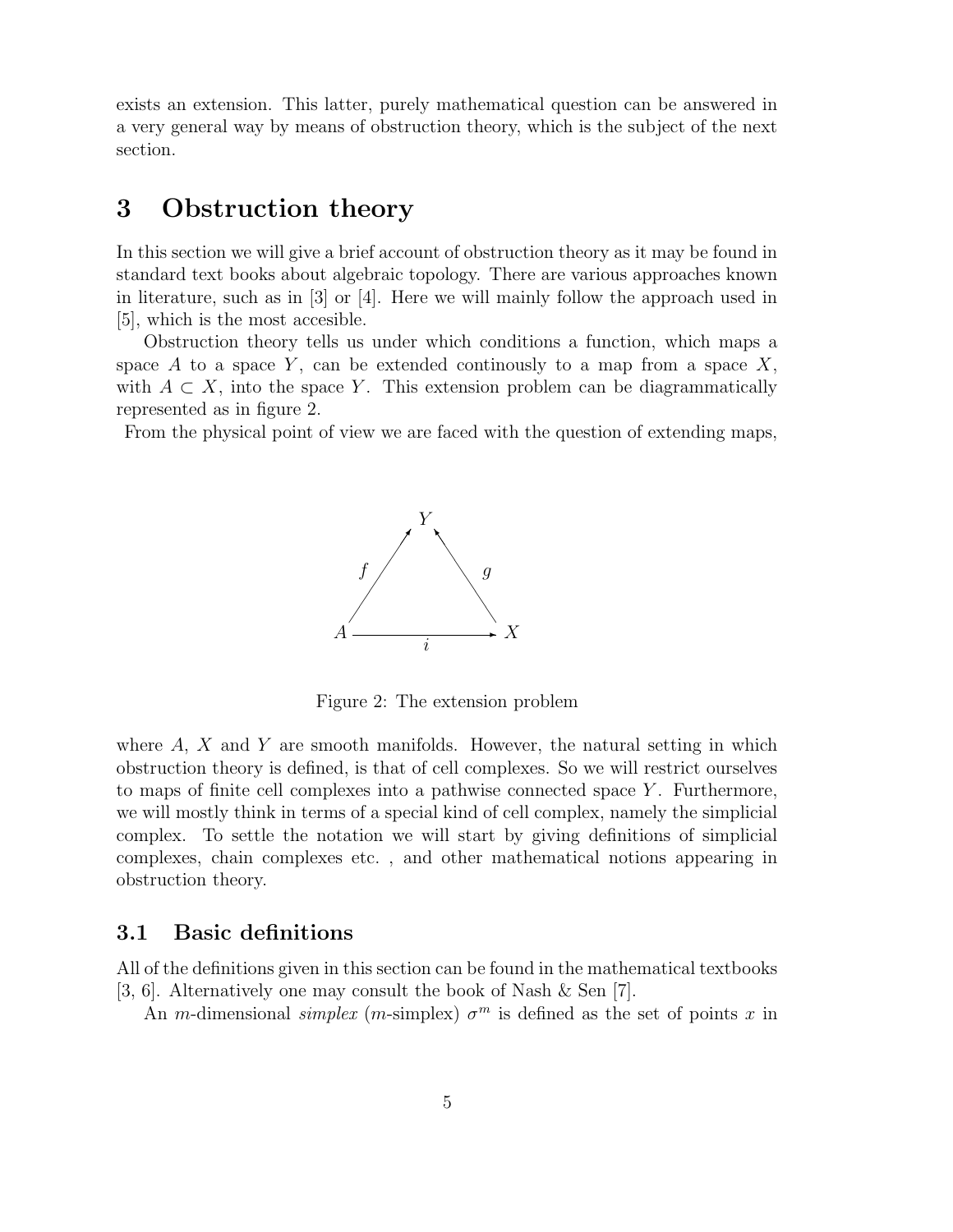$\mathbf{R}^n$  given by

$$
\sigma^m = \{ x = \sum_{i=1}^{m+1} \lambda_i x_i | \lambda_i \ge 0, \sum_{i=1}^{m+1} \lambda_i = 1 \},\tag{2}
$$

where  $x_i, \ldots, x_{m+1}$  are independent.

A simplicial complex K of dimension k is a finite collection of simplexes in  $\mathbb{R}^n$ , with dimension less or equal than  $k$ , satisfying

- 1. if  $\sigma^p \in K$ , then all faces of  $\sigma^p$  belong to K,
- 2. if  $\sigma^p, \sigma^q \in K$  then either  $\sigma^p \cap \sigma^q = \emptyset$  or  $\sigma^p \cap \sigma^q$  is a common face of  $\sigma^p$ and  $\sigma^q$

A simplicial complex is a special kind of cell complex, the cells being simplexes.

The union of members of  $K$  with the Euclidean subspace topology is called the polyhedron associated with K. The m-skeleton of a simplicial complex consists of all simplexes with dimension less or equal than m.

A simplicial complex is closely related to the familiar concept of triangulation, namely, a toplogical space X which is homeomorphic to a polyhedron  $K$  is said to be triangulable and the polyhedron  $K$  is called a triangulation of  $X$ .

By introducing the concept of orientation on simplexes it is possible to make out of a simplicial complex another complex, the chain complex.

A *chain complex*  $C = \{C_n, \partial_n\}$  is a sequence of abelian groups  $C_n$ ,  $n = 0, \pm 1, \pm 2$ ,..., and a sequence of homomorphisms (boundary operators)  $\partial_n$  :  $C_n \to C_{n-1}$  which are required to satisfy the condition

$$
\partial_{n-1} \circ \partial_n = 0 \tag{3}
$$

for all  $n$ .

The relation between simplicial- and chain complexes can be phrased exactly by saying that there exists a functor from the category of simplicial complexes to the category of chain complexes. This relation makes it possible to introduce homology on simplicial complexes in the usual way.

If we have a chain complex  $C$  and a module  $G$ , we can make a cochain complex (the same definition as a chain complex only the homomorphisms (coboundary operators) map into an abelian group with index one higher, instead of one lower) by using the functor Hom, which assigns to every chain complex  $C$  and module  $G$ the cochain complex  $Hom(C, G) = \{Hom(C_q, G), \delta^q\}$ . The coboundary operator is defined by

$$
(\delta^q f)(c) = f(\partial_{q+1} c), \qquad c \in C_{q+1}, f \in Hom(C_q, G).
$$

Just as on chain complexes one can introduce homology on cochain complexes, now called cohomology.

The link between chain- and cochain complexes enables us to derive properties of cohomology from these of homology. We will however not pursue this link and give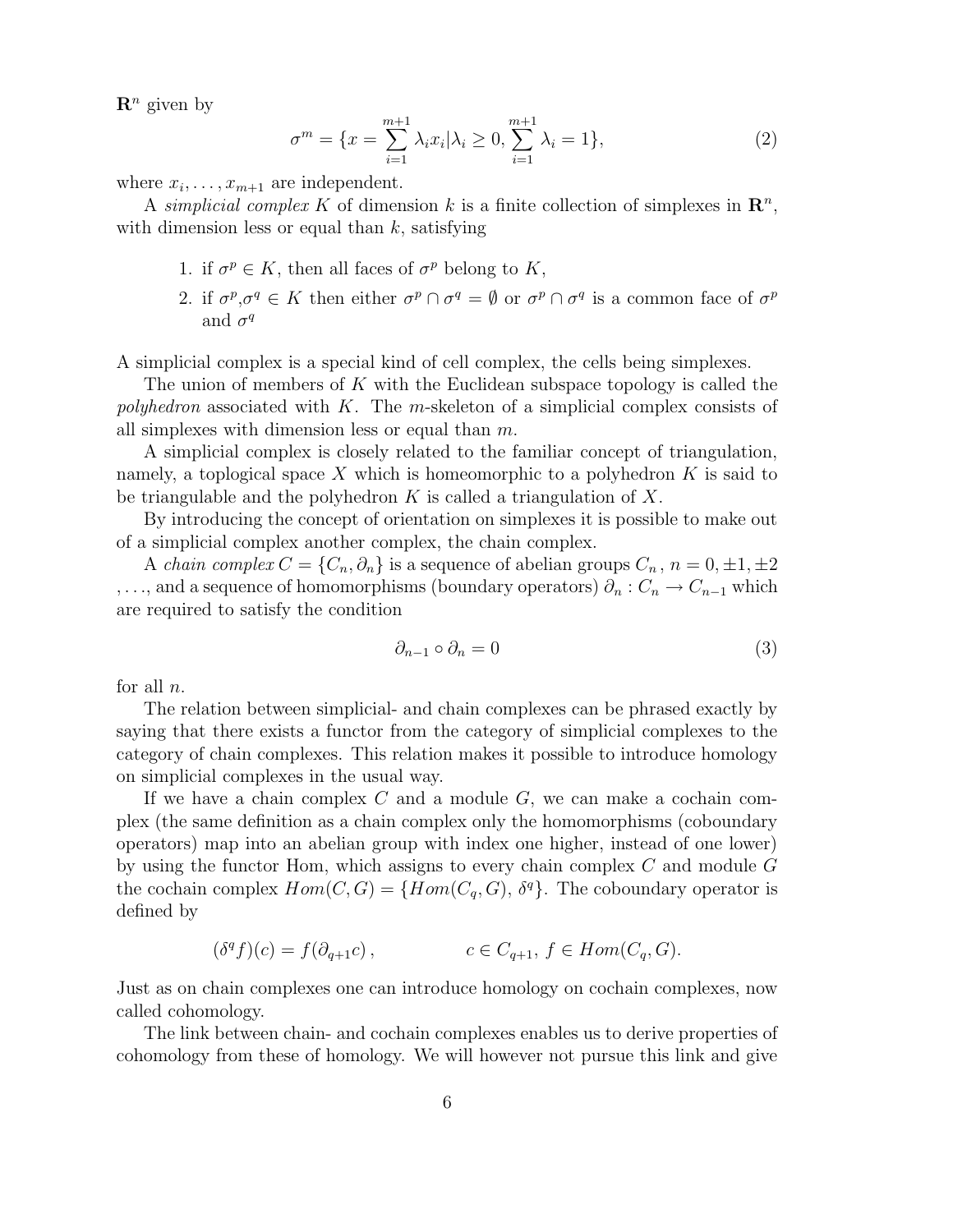an axiomatic description of the properties of cohomology in the appendix. This description suffices to do the calculations needed for the determination of cohomology groups appearing in this paper. There is however another reason for emphasizing this link as will become apparent in the following: it leads to a description of obstruction in terms of cohomology.

#### 3.2 Measuring the obstruction

We shall use the notation

$$
\bar{X}^n = A \cup X^n,
$$

with X a cell complex and A a subcomplex of X. The obstruction method consists of trying to extend the map  $f : A \to Y$  step-by-step over the subcomplexes [5]

$$
\bar{X}^n, n = 0, 1, 2, \cdots.
$$

We will do so untill we meet an obstruction. We illustrate the subcomplex  $\bar{X}^n$  for various *n* in figure 3 where we take X to be a triangulation of  $S^2$  and as subcomplex we take the boundary of a face.

Figure 3: The subcomplexes  $\bar{X}^n$  where X is the triangulation of  $S^2$ 

The obstruction method starts with a map on  $A$ . Then you try to extend this map over  $\bar{X}^0$ , so over the vertices outside A. This can always be done arbitrarily. Then you proceed with extending the map on  $\bar{X}^0$  over  $\bar{X}^1$ , which are the lines outside  $A$ . This can always be done if  $Y$  is pathwise connected. The next step is trying to extend over  $\bar{X}^2$  etc. untill you reach  $\bar{X}^m$ , where m is the dimension of X. Obstruction theory tells you when an extension is possible or not. If you run into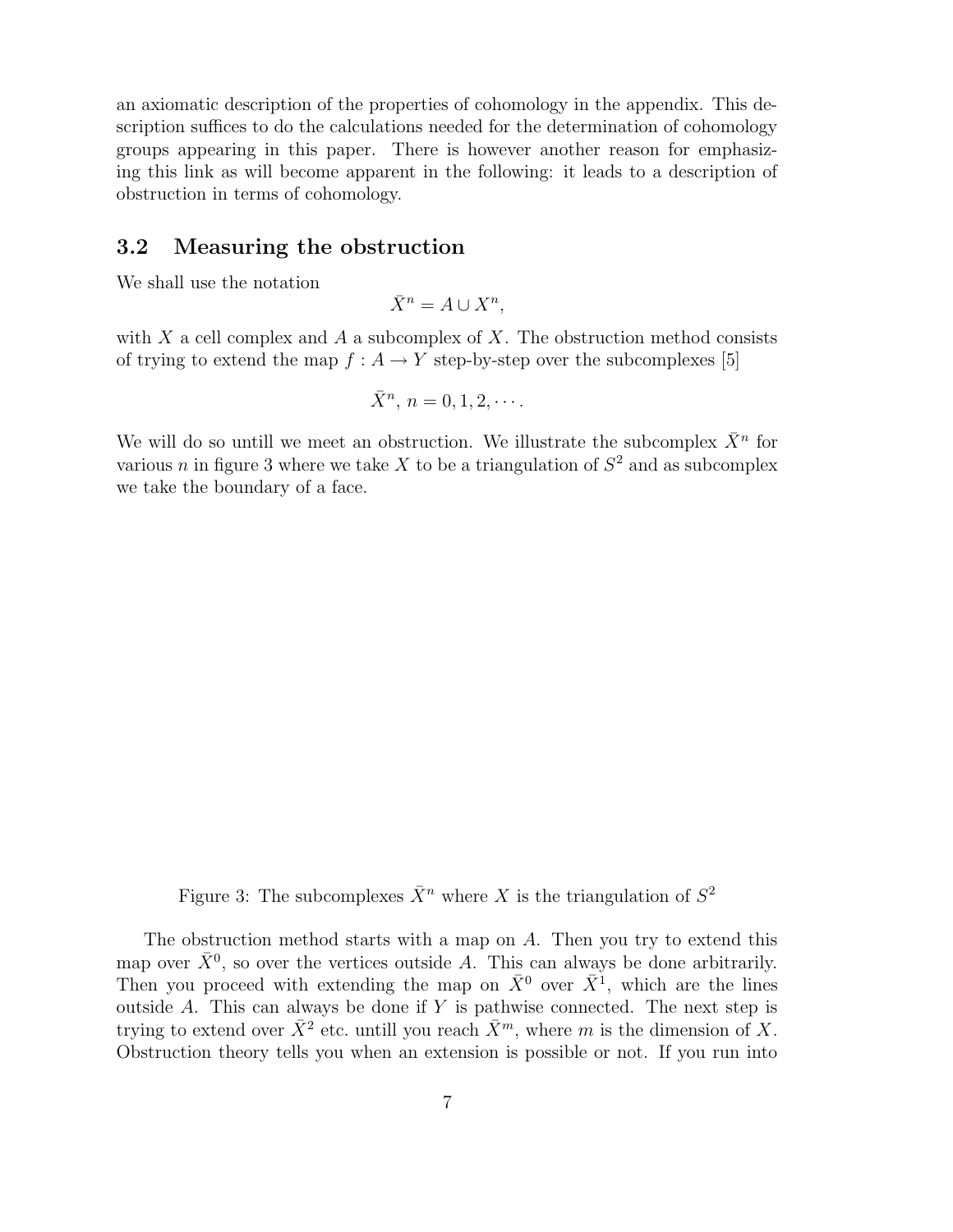trouble during the stepwise extension this is called an obstruction. We will call a map *n*-extendable over X if it is extendable to  $\bar{X}^n$ .

Let n be a given positive integer and assume that Y is n-simple (a space Y is *n*-simple if the fundamental group of  $Y$  acts trivially on the homotopy groups  $\pi_n(Y)$  for all  $p \leq n$ ). If this is the case, every map of any oriented *n*-sphere into Y determines a unique element of the homotopy group  $\pi_n(Y)$ .

The idea behind obstuction theory is that, if you have an extension over an n-skeleton, the obstruction to extending the map over the  $(n + 1)$ -skeleton has something to do with the homotopy group  $\pi_n(Y)$ . This arises because the  $(n+1)$ skeleton is built up out of the n-skeleton by filling in the n-cells. Extending over an  $(n + 1)$ -cell, if the map is already defined on the boundary of the cell, is only possible if the element of the homotopy group  $\pi_n(Y)$ , which is associated with the boundary, is trivial. Of course this has to be true for all  $(n + 1)$ -cells. This basic idea will be worked out in the remainder of this section.

Let us consider a given map

$$
g: \bar{X}^n \to Y. \tag{4}
$$

This map g determines an  $(n + 1)$ -cochain  $c^{n+1}(g)$  of X with coefficients in the homotopy group  $\pi_n(Y)$  as follows. Let  $\sigma$  be any  $(n + 1)$ -cell of X. Then the set theoretic boundary  $\partial \sigma$  of  $\sigma$  is an orientated *n*-sphere. Since  $\partial \sigma \subset X^n$ , the partial map  $g_{\sigma} = g | \partial \sigma$  determines an element  $[g_{\sigma}]$  of  $\pi_n(Y)$ . So for every  $(n+1)$ -cell of X, which determines an element of the chain group  $C_{n+1}(K)$ , we can associate an element of  $\pi_n(Y)$ . This element is given by the homotopy class of  $g_{\sigma}$ . The association establishes a homomorphism  $C_{n+1}(X) \to \pi_n(Y)$  for every  $(n+1)$ -cell of X. Since the cochain group  $C^{n+1}(X;\pi_n(Y))$  of X is defined as the set of homomorphisms from  $C_{n+1}(X)$  to  $\pi_n(Y)$ , we get an element of this cochain group. This cochain is defined by taking

$$
[c^{n+1}(g)](\sigma) = [g_{\sigma}] \in \pi_n(Y) \tag{5}
$$

for every  $(n+1)$ -cell of X. This  $(n+1)$ -cochain  $c^{n+1}(g)$  of X is called the *obstruction* of the map g.

With all  $(n+1)$ -cells of A, there is also associated an element of  $\pi_n(Y)$ . But, since g is defined on the whole of A,  $g_{\sigma}$  has an extension. Hence  $[g_{\sigma}]$  is the zero element of  $\pi_n(Y)$  for every cell  $\sigma$  of A. So  $c^{n+1}(g)$  is not only an element of  $C^{n+1}(X;\pi_n(Y))$ but in particular an element of  $C^{n+1}(X, A; \pi_n(Y)).$ 

We will show that  $c^{n+1}(g)$  is not only a cochain, but also a cocycle:  $c^{n+1}(g) \in$  $Z^{n+1}(X, A; \pi_n(Y))$ . So it determines a cohomology class

$$
\gamma^{n+1}(g) \in H^{n+1}(X, A; \pi_n(Y))\tag{6}
$$

represented by  $c^{n+1}(g)$ .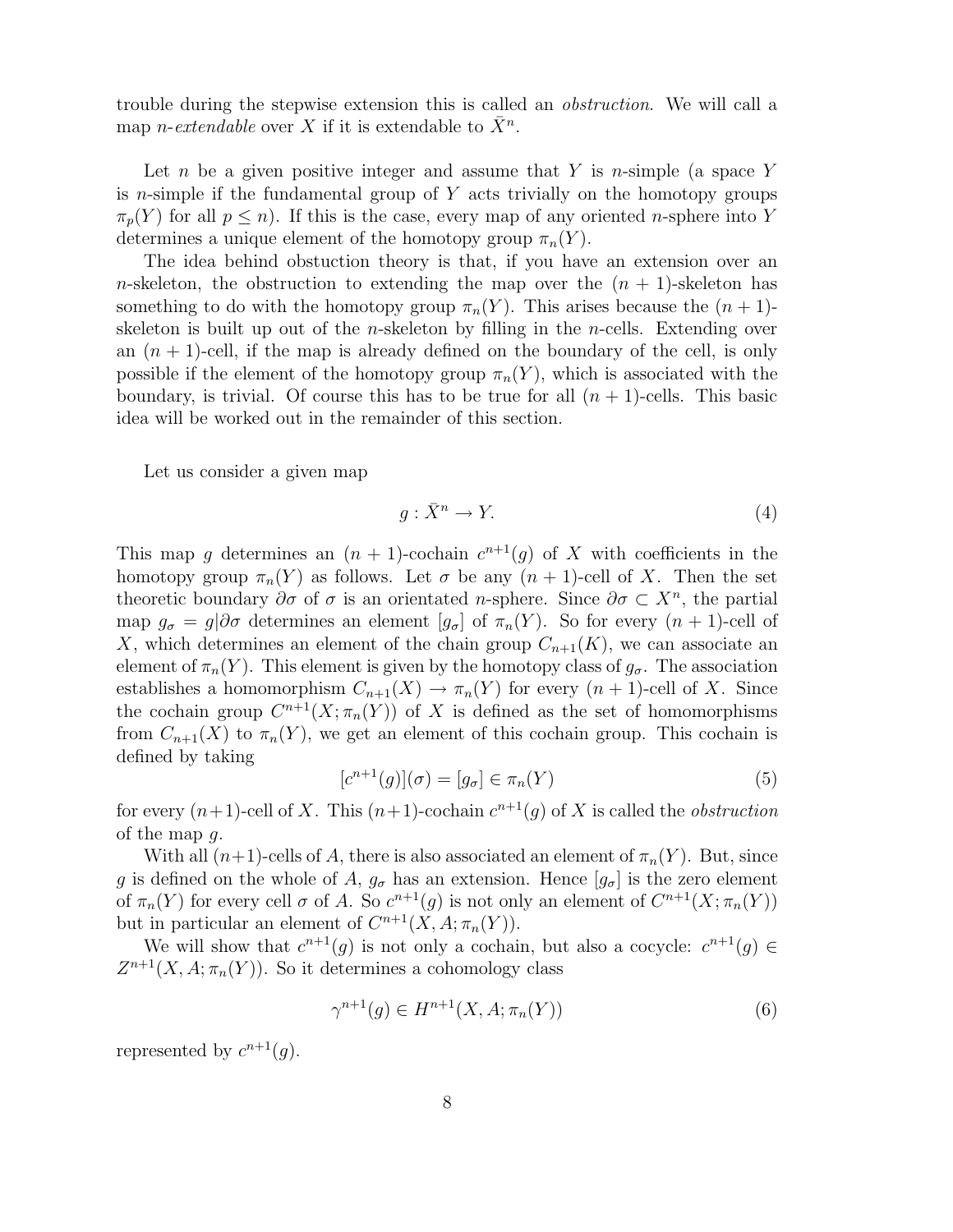Let  $\sigma$  be any  $(n+2)$ -cell. It is sufficient to show that  $[\delta c^{n+1}(g)](\sigma) = 0$ . Let W be the boundary of  $\sigma$  and  $W^n$  be the n-skeleton of W. Then we have the following sequence of groups and homomorphisms:

$$
C_{n+1}(W) \stackrel{\partial}{\longrightarrow} Z_n(W) = Z_n(W^n) = H_n(W^n) \stackrel{h}{\leftarrow} \pi_n(W^n) \stackrel{k_*}{\longrightarrow} \pi_n(Y), \tag{7}
$$

where h is the Hurewicz homomorphism and  $k_*$  is the homomorphism induced by the partial map  $g_{\sigma}$ . Because  $W^n$  is  $(n-1)$ -connected, h is an isomorphism for  $n > 1$ and an epimorphism for  $n = 1$ . So we have a well defined homomorphism

$$
k_*h^{-1}: Z_n(W) \longrightarrow \pi_n(Y) \tag{8}
$$

and we can extend this homomorphism to

$$
d: C_{n+1}(W) \longrightarrow \pi_n(Y). \tag{9}
$$

Since  $[c^{n+1}(g)](\tau)$ , with  $\tau$  an  $(n+1)$ -cell, is represented by the partial map  $k|\partial \tau$ , we have

$$
[c^{n+1}(g)](\tau) = k_*h^{-1}(\partial \tau) = d(\partial \tau) = (\delta d)(\tau). \tag{10}
$$

And so

$$
[c^{n+1}(g)](\partial \sigma) = \delta d(\partial \sigma) = (\delta \delta d)(\sigma) = 0.
$$
\n(11)

So  $c^{n+1}(g)$  is a cocycle. The obstruction cocycle  $c^{n+1}(g)$  does not depend on homotopy, so homotopic maps give the same obstruction.

We now come to the very important *Eilenberg extension theorem*, which tells us when a function can be extended. It says that  $\gamma^{n+1}(g) = 0$  if and only if there exists a map  $h^*: \bar{X}^{n+1} \to Y$  such that  $h^*|\bar{X}^{n-1} = g|\bar{X}^{n-1}$ . The theorem says that if  $c^{n+1}(g) \sim 0$ , then we can modify the open cells in  $X/A$  such that an extension of q over  $\bar{X}^{n+1}$  exists.

We are going to define the *obstruction set* of  $f : A \to Y$ . This  $(n+1)$ -dimensional obstruction set is a subset of the  $(n + 1)$ -dimensional cohomology group

$$
O^{n+1}(f) \subset H^{n+1}(X, A; \pi_n(Y)).
$$

If f is not n-extendable over X, we define  $O^{n+1}(f)$  as the vacuous set. Now, suppose that f is n-extenbable over X. Then there exists an extension  $g: \bar{X}^n \to Y$  of f. The cohomology class  $\gamma^{n+1}(g)$  in  $H^{n+1}(X, A; \pi_n(Y))$  is called an  $(n+1)$ -dimensional obstruction element of f. Then  $O^{n+1}(f)$  is defined as the set of all  $(n+1)$ -obstruction elements of f. Two immediate consequences of this definition are that the map  $f: L \to Y$  is n-extensible over X if and only if  $O^{n+1}(f)$  is non-empty and the map f is  $(n + 1)$ -extendable over X if and only if  $O^{n+1}(f)$  contains the zero element of  $H^{n+1}(X, A; \pi_n(Y))$ . This last statement follows from Eilenbergs theorem. It is also important to know that this obstruction set does not depend on the triangulation of A, so we can really speak of the obstruction set.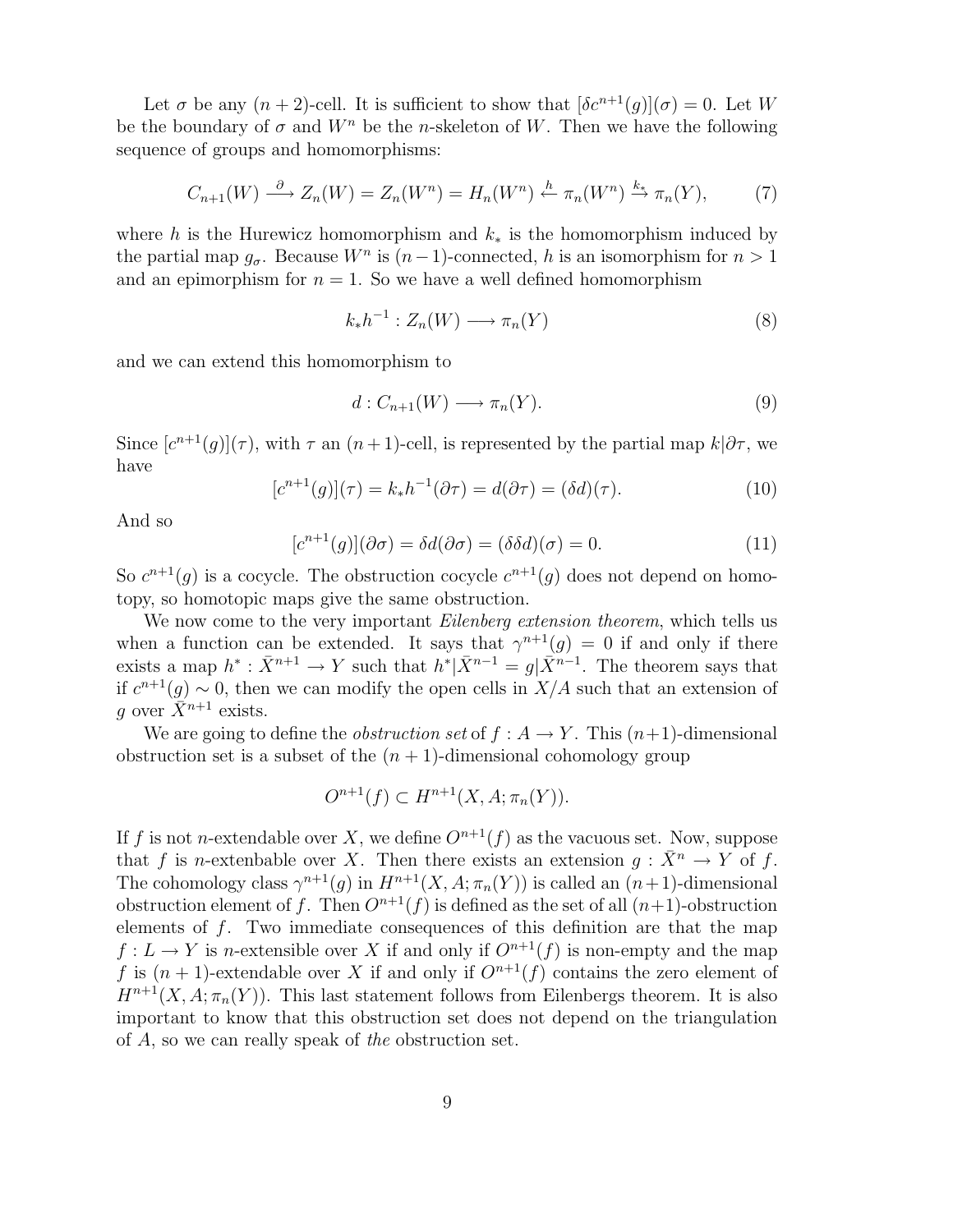We now turn to the case of an  $(n-1)$ -connected space X for a given positive integer n. (A space is a k-connected space  $(k \geq 0)$  if it is pathwise connected and  $\pi_i(Y) = 0$  for all  $i = 1, \ldots, k$ . Then f is always n-extendable over X. The first obstruction we may meet, is  $\gamma^{n+1}(f)$  and is called the primary obstruction. In this case the  $(n + 1)$ -dimensional obstruction set consists of one element and it can be shown that

$$
\gamma^{n+1}(f) = (-1)^n \delta^* f^* \iota^n(Y) \in H^{n+1}(X, A; \pi_n(Y)), \tag{12}
$$

where  $\iota^{n}(Y) \in H^{n}(Y; \pi_{n}(Y)).$  The mappings correspond to the diagram

$$
H^n(Y; \pi_n(Y)) \xrightarrow{f^*} H^n(A; \pi_n(Y)) \xrightarrow{\delta^*} H^{n+1}(X, A; \pi_n(Y)), \tag{13}
$$

where  $\delta^*$  is the coboundary operator and  $f^*$  is the homomorphism induced by  $f$ :  $A \rightarrow Y$ . The condition on  $f_n: X_n \rightarrow Y$  to be extendable over  $X_{n+1}$  is that  $\gamma^{n+1}(f) = 0$ , which is necessary and sufficient.

Let us suppose that  $\gamma^{n+1}(f)$  vanishes. If  $\dim(X, A) = n + 1$  then we have an extension and the procedure has come to an end. If  $\dim(X, A) > n + 1$ , we reach a secondary obstruction if  $H^{r+1}(X, A; \pi_n(Y)) \neq 0$  for some  $r > n$ . This secondary obstruction is an element of this cohomology group:

$$
z^{r+1}(f_u) \in H^{r+1}(X, A; \pi_r(Y)), \tag{14}
$$

where  $f_u: X_{n+1} \to Y$ . The vanishing of  $z^{r+1}$  is necessary and sufficient for  $f_u$  to be extendable over  $X_{r+1}$ . (This follows from the Eilenberg extension theorem). Of course,  $z^{r+1}$  depends only on the homotopy class of  $f_u$ .

This is as far as we will go. In the next section we apply this method in monopole theory to the case of extended topological singularities.

### 4 Monopoles and Obstruction Theory

#### 4.1 What do we learn from obstruction theory ?

Let us suppose that we have calculated, for manifolds  $A$  and  $Y$ , the possible extensions of  $f: S^k \to Y$  to  $g: B \to Y$ . Following the construction described in section 2 we now can decide which configurations on the sphere, characterized by  $\pi_k(Y)$ , lead to which configurations on the manifold  $A$ , characterized by  $[A; Y]$ .

If we find that each class  $[f] \in \pi_k(Y)$  gives us only a single class  $[h] \in [A;Y]$ , then obviously we have a unique relation between the topological charges of both objects. In practice this means that we do not obtain any additional topological structure by deforming the sphere-like core to the deformed core with boundary A.

The configuration on A is essentially the same as the configuration on  $S^k$ . In this sense this situation is not very interesting.

More interesting is the case where we can reach different classes  $[h] \in [A; Y]$  for a single homotopy class  $[f] \in \pi_k(Y)$ . The configurations on A are different from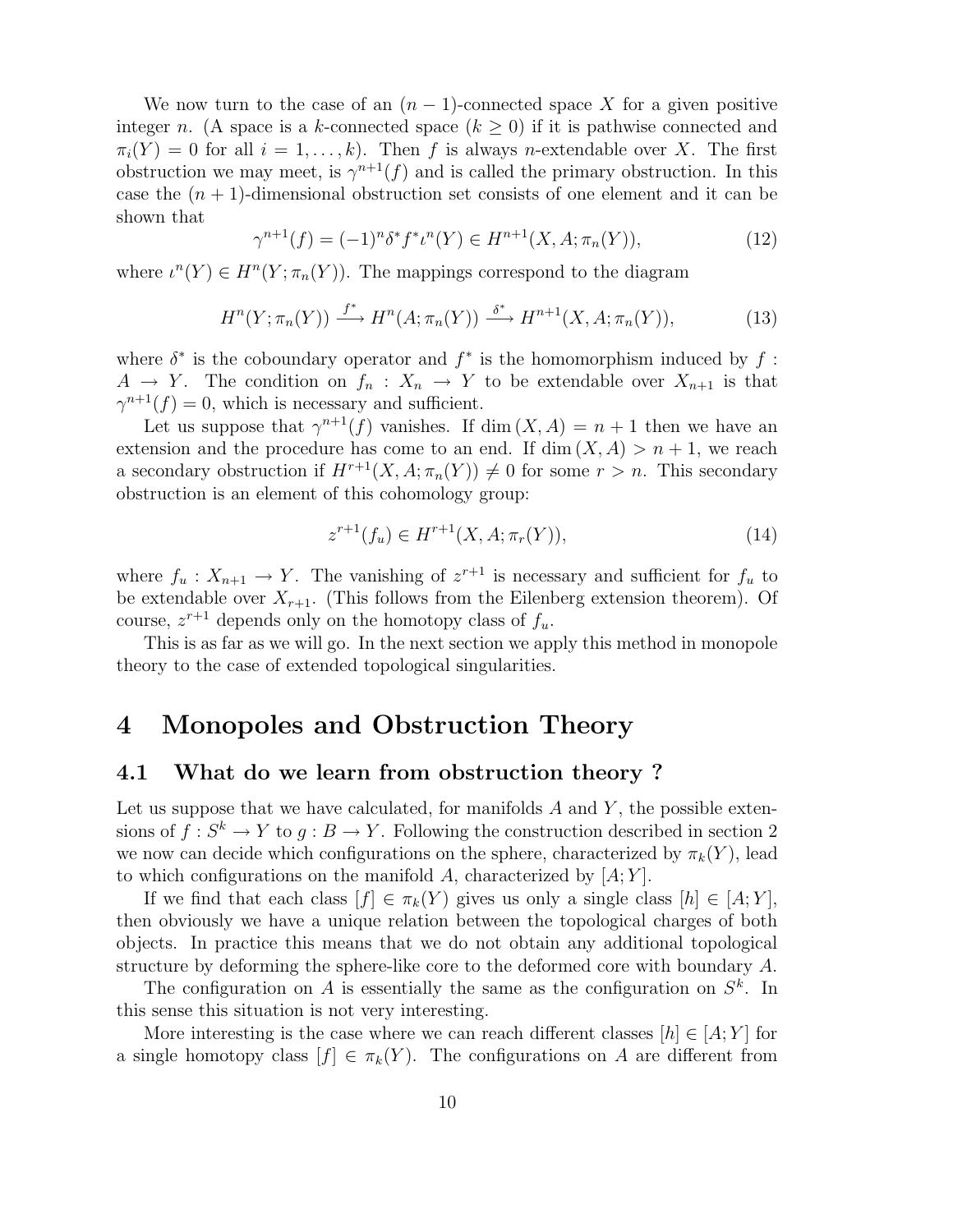the configurations on  $S^k$  because for one  $[f] \in \pi_k(Y)$  we get topologically different elements of  $[A; Y]$ . There are several different extensions allowed over the cobordism B. In this case, we have to do physics to see which configuration on A is favourable in terms of energy.

In the following we will consider two examples to illustrate these ideas. The theories are very similar, but there is one difference, which has to do with the fundamental group. It is very closely related to the difference between ordinary and "alice" electrodynamics. It turns out, that this makes the difference between an interesting - and a non-interesting case explicit.

#### 4.2 The Georgi-Glashow model

Consider a SO(3) gauge theory with a Higgs field in the adjoint representation. After symmetry breaking we are left with a  $U(1)$  symmetry.  $G/H$  is then identified with the 2-sphere  $S^2$ . This is the theory in which 't Hooft and Polyakov originally found their celebrated magnetic monopole. We will now argue why it is not such an interesting case in the present context.

Let us start with a configuration  $f: S^2 \to S^2$  which belongs to a class  $[f] \in$  $\pi_2(S^2) = \mathbf{Z}$ . The core deformation we are going to look at is the deformation of the singular point to a ring. The manifold which encloses the extended topological singularity is the torus. The cobordism is the manifold B, with  $\partial B = S^2 \cup T^2$ . We try to extend  $f$  over the cobordism  $B$  to the torus. The homotopy groups which

Figure 4: The cobordism fills the space between the sphere and the torus.

will be needed in obstruction theory are  $\pi_1(S^2) \simeq 0$  and  $\pi_2(S^2) \simeq \mathbf{Z}$ .

Let us try to extend  $f$  over  $B$ . One glance at obstruction theory tells us that this can always be done because all relevant cohomology groups vanish (for the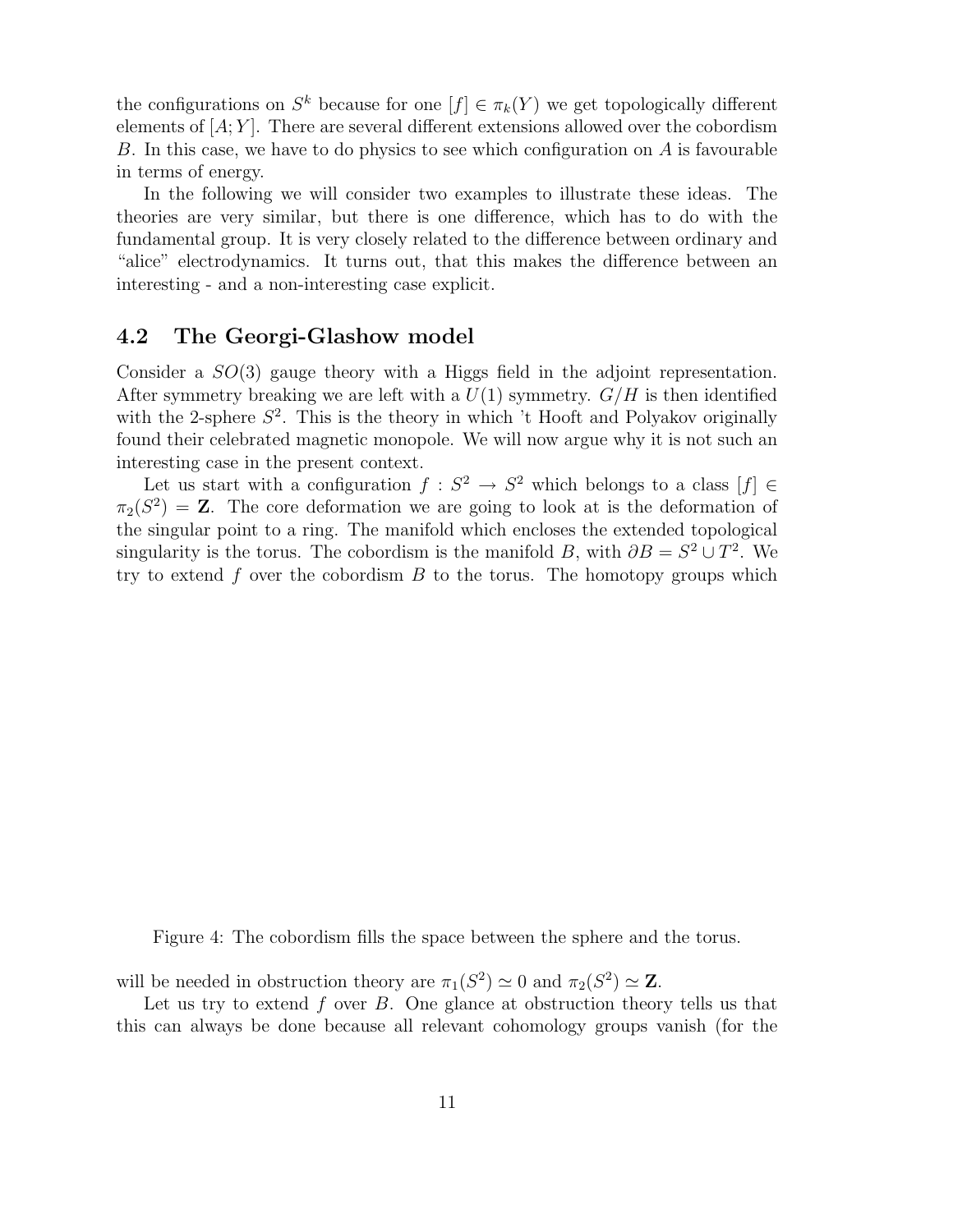calculation of the cohomology groups, see the appendix)

$$
H^2(B, S^2; 0) = 0 \tag{15}
$$

$$
H^3(B, S^2; \mathbf{Z}) = 0,\t(16)
$$

so we do not bump into any obstructions. Now we start with a map  $h: T^2 \to S^2$ which belongs to a class  $[h] \in [T^2; S^2] = \mathbb{Z}$ . But we see again that the relevant cohomology groups vanish:

$$
H^2(B, T^2; 0) = 0\tag{17}
$$

$$
H^3(B, T^2; \mathbf{Z}) = 0\tag{18}
$$

so there is no obstruction to extending  $h: T^2 \to S^2$  over B. This is not a very interesting example in the sense of the previous section. We can always make an extension over the cobordism to the other space, and every element of  $\pi_2(S^2)$  gives us exactly one element of  $[T^2, S^2]$  and vice-versa. So there is not really a difference between the configuration on the torus and the configuration on the 2-sphere.

The physical interpretation we should give is that in this example the ring singularity enclosed by the torus  $T^2$  is not locally stable for a topological reason. It can be pinched of and will most probably shrink to a point singularity, as we know that to be the minimal energy solution. In a realistic model one expects the actual solution to be maximally symmetric compatible with the topological structure.

#### 4.3 The Alice-Georgi-Glashow model

Consider an  $SO(3)$  gauge theory in the 5-dimensional representation. The 5-dimensional representation corresponds with a symmetric second-rank tensor  $\Phi_{ab}$ . This tensor can in general be decomposed with respect to as particular  $SO(2)$  subgroup of rotations about a particular vector  $\eta$  as follows.

$$
\Phi_{ab} = \alpha(\hat{\eta}_a \hat{\eta}_b - \frac{1}{3} \delta_{ab}) + \beta(\hat{\mu}_a \hat{\lambda}_b + \hat{\lambda}_a \hat{\mu}_b)
$$
(19)

where  $\hat{\eta}$ ,  $\hat{\mu}$  and  $\hat{\lambda}$  form an orthonormal basis and  $\alpha$  and  $\beta$  are constants. From this decomposition one easily sees what the possible orbits and stability groups are [8]. The generic case with  $\beta \neq 0$  and  $\alpha/\beta \neq \frac{1}{2}$  $\frac{1}{2}$  the residual symmetry group is the dihedral group  $D_2$ , with four elements. Because this group is discrete one has that  $\pi_2(G/H) \simeq 0$  and  $\pi_1(G/H) \simeq D_2$ . Hence in this phase the model only supports (non-abelian) fluxtubes. In the present context we are more interested in the case where the potential for  $\Phi$  is so arranged that its minimum is achieved for values  $\beta = 0$  or  $\alpha/\beta = \frac{1}{2}$  $\frac{1}{2}$ . In that case the residual symmetry group is  $H = \mathcal{N}(U(1))$ , i.e. the normalizer of  $U(1)$  in  $SO(3)$ . That is to say,  $U(1)$  plus rotations of  $\pm \pi$  around the axis perpendicular to the axis around which  $U(1)$  works. (See [9]).  $G/H$  is then identified with  $P^2$ , the real projective plane. The real projective plane  $P^2$  is topologically equivalent to  $S^2$  with opposite points identified. As  $S^2$  is the double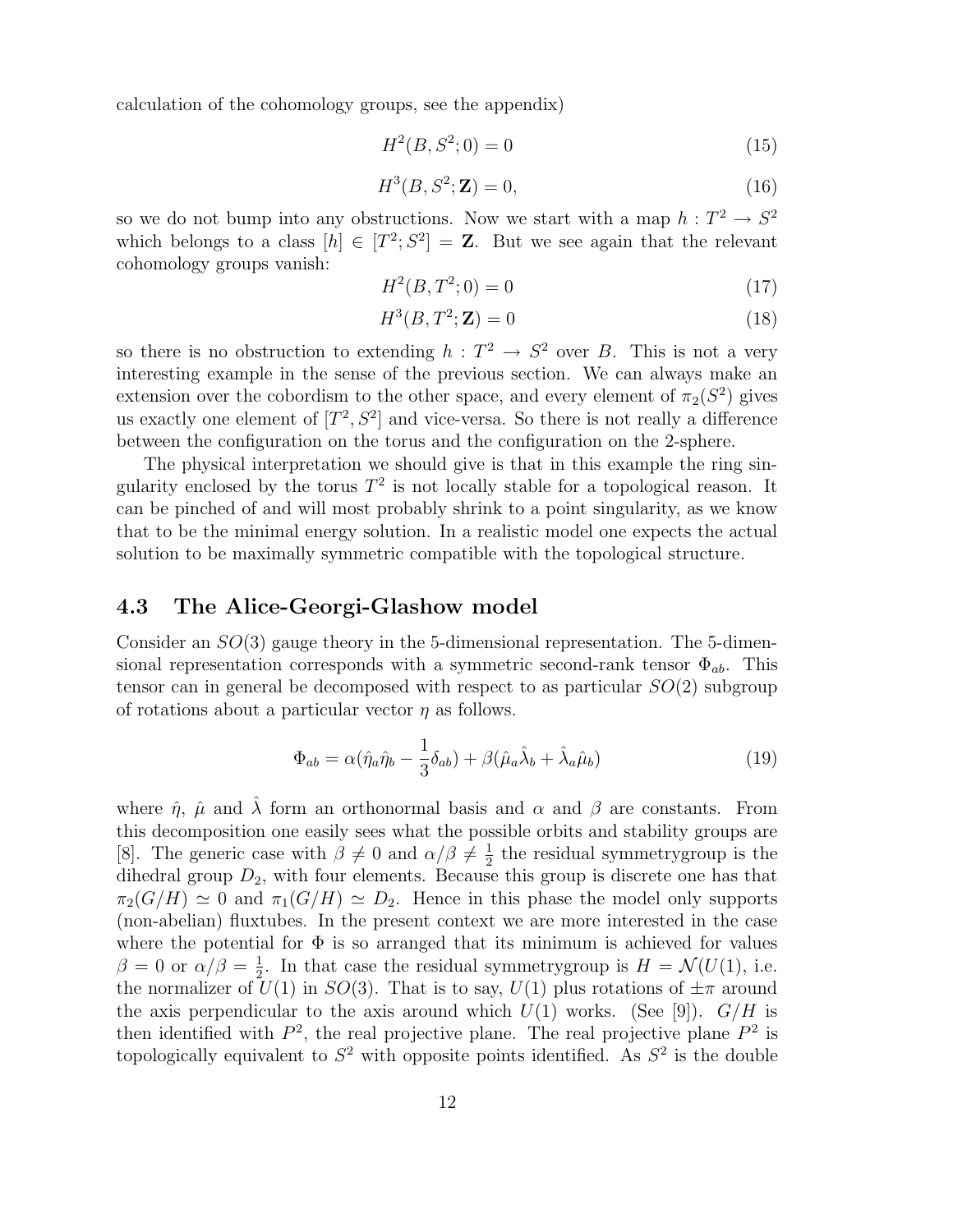Figure 5: The deformation of  $(B, S^2)$  into  $(S^2 \cup L^1, S^2)$ .

covering of  $P^2$ , we have that  $\pi_2(P^2) \simeq \pi_2(S^2) \simeq \mathbb{Z}$ . However, the fundamental group  $\pi_1(P^2) \simeq \mathbb{Z}_2$ , the integers modulo 2.

The essential difference with the previous example is that  $both \pi_1(P^2)$  and  $\pi_2(P^2)$ are non-trivial, so that the model supports magnetic charges (monopoles) as well as magnetic fluxtubes. The latter should be compared to those of type-II super conductors, with the property that if two fluxtubes combine than the flux becomes topologically unstable and will most probably decay into gauge- and Higgs particles.

We will work with the same deformation and manifolds as in the previous section, so the cobordism remains the same. Also the relevant cohomology groups are the same, only the coefficient groups differ.

We start again with a map  $f: S^2 \to P^2$ , and we find with the help of the deformation of  $(B, S^2)$  into  $(S^2 \cup L^1, S^2)$ , see figure 5, that

$$
H^2(B, S^2; \mathbf{Z}_2) = 0,\t(20)
$$

$$
H^3(B, S^2; \mathbf{Z}) = 0,\t(21)
$$

(see appendix), so this map can always be extended over  $B$ . But now, the situation is different when we try to extend a map  $h: T^2 \to P^2$  over B, because  $[T^2; P^2]$  $(\simeq (\mathbf{Z}_2 \oplus \mathbf{Z}_2) \otimes \mathbf{Z})$  is different from  $[T^2, S^2]$ . The participating cohomology groups are

$$
H^2(B, T^2; \pi_1(P^2)), \tag{22}
$$

$$
H^3(B, T^2; \pi_2(P^2)), \tag{23}
$$

and notice that they differ with the cohomology groups used in the previous section. This difference lies in the fact that  $\pi_1(P^2) \simeq \mathbb{Z}_2$ . We calculate these groups with the help of the deformation of  $(B, T^2)$  into  $(B \cup D^2, T^2)$  as in figure 6. (Notice that during the deformation,  $T^2$  remains fixed). So we get (see appendix)

$$
H2(B, T2; \mathbf{Z}_2) \simeq H2(T2 \cup D2, T2; \mathbf{Z}_2) \simeq \mathbf{Z}_2.
$$
 (24)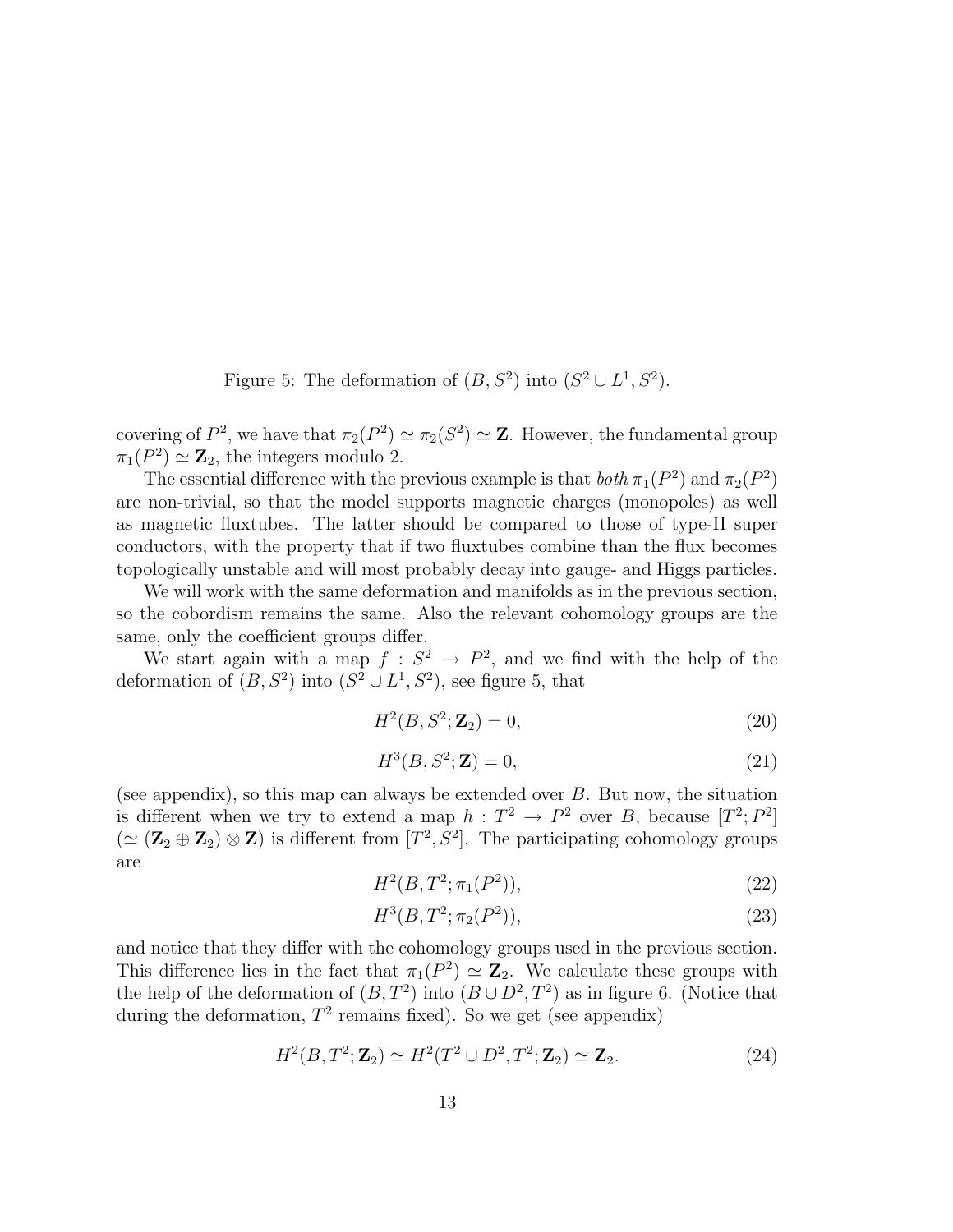Figure 6: The deformation of  $(B, T^2)$  into  $(T^2 \cup D^2, T^2)$ .

The same procedure holds for the third cohomology group, but with a different result

$$
H^{3}(B, T^{2}; \mathbf{Z}) \simeq H^{3}(T^{2} \cup D^{2}, T^{2}; \mathbf{Z}) = 0.
$$
 (25)

This means that we only have to cope with a primary obstruction. We now turn to the explicit calculation of the primary obstruction.

Bearing in mind the deformation of  $(B, T^2)$  we are lead to the conclusion that extending  $f: T^2 \to P^2$  is essentially the same as extending  $f: T^2 \to P^2$  over the disc  $D^2$ .

If we restrict f to  $\partial D^2$  we get a map

$$
f|\partial D^2 : \partial D^2 \longrightarrow P^2 \tag{26}
$$

which induces an element of the cohomology group  $H^1(\partial D^2; \mathbb{Z}_2)$  which is isomorphic to  $\mathbb{Z}_2$ . If the homotopy class of f if trivial, then f induces the trivial element of  $H^1(\partial D^2; \mathbb{Z}_2)$ , but if the homotopy class of f is non-trivial it induces a nontrivial element of this cohomology group. So we know that there is a one-to one correspondence between elements of this cohomology group and elements of the homotopy group  $\pi_1(P^2)$ . We know  $f^* \iota^n(Y)$  and we only have to map this with the coboundary operator into  $H^2(D^2, \partial D^2; \mathbb{Z}_2)$ . But as we can see in the following exact sequence:

$$
H^1(D^2; \mathbf{Z}_2) \simeq 0 \to H^1(\partial D^2; \mathbf{Z}_2) \xrightarrow{\delta^*} H^2(D^2, \partial D^2; \mathbf{Z}_2) \to H^2(D^2; \mathbf{Z}_2) \simeq 0,\tag{27}
$$

 $\delta^*$  is, in this case, an isomorphism so we come to the conclusion that the conditions for  $f: T^2 \to P^2$  to be extendable, depend only on the triviality of curves  $\beta$  in figure 6. We could have seen this directly, because we can see (we have to see)  $\partial D^2$ as the boundary of the 2-simplex  $|D^2|$ . Extending over the simplex is only possible if and only if the homotopy class associated with  $f|\partial D^2$  is trivial. It follows that there is a one-to-one correspondence between  $H^2(D^2, \partial D^2; \mathbb{Z}_2)$  and the homotopy group  $\pi_1(Y)$ .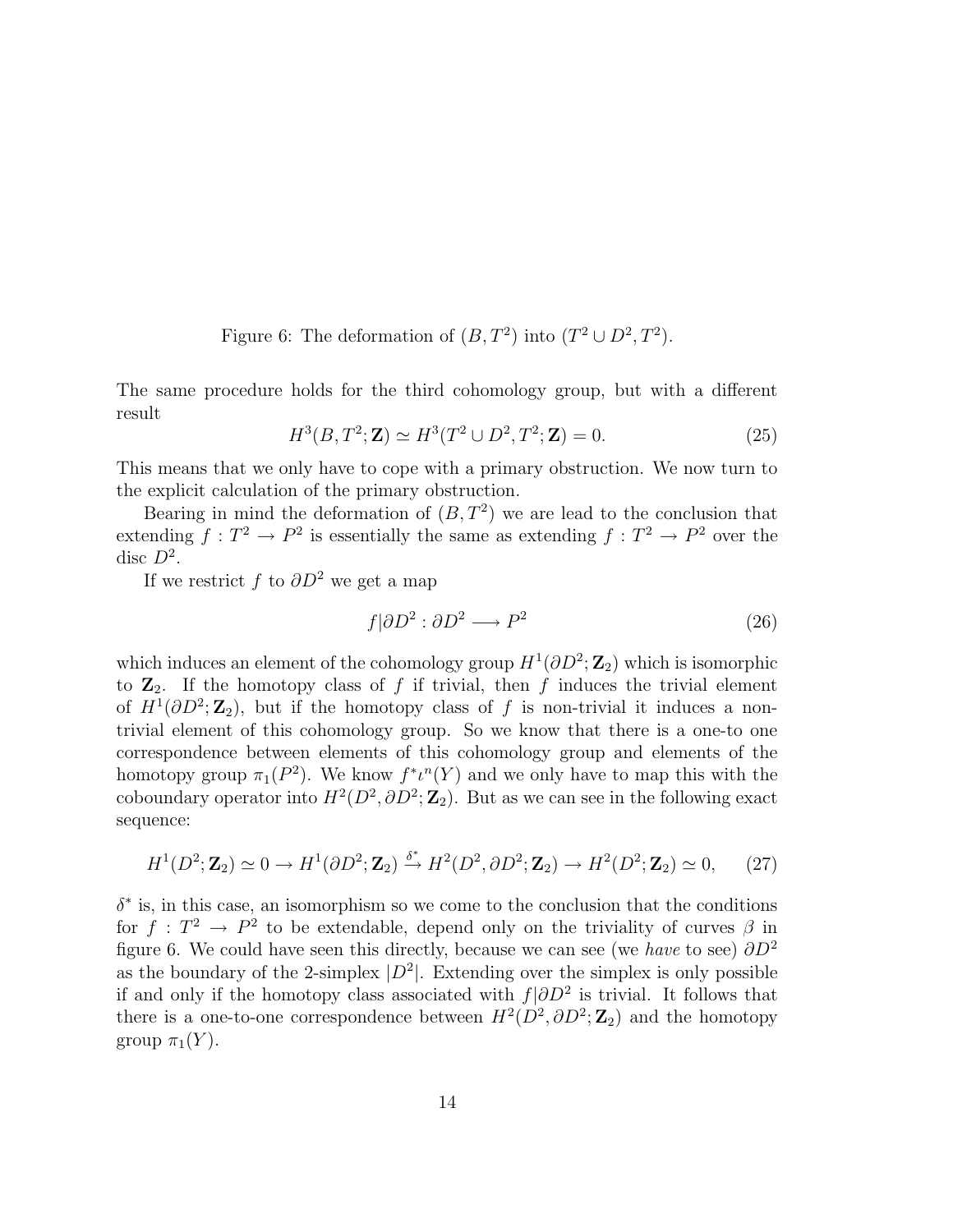We conclude that one element of  $\pi_2(P^2)$  on the sphere can give two elements on the torus, characterized by elements of the fundamental group  $\pi_1(P^2)$  around curves of type  $\alpha$ . Notice that if this element is trivial, then we can pinch the curves  $\alpha$  and  $\beta$  to a point and obtain nothing but a sphere. So in this case nothing has really happened. We have the same situation in this case as in the trivial example. But if we have a non-trivial element of  $\pi_1(P^2)$  along  $\alpha$ , this cannot be done, and we have obtained a different situation: the ring carries charge and flux. It exemplifies the essential interrelation between magnetic flux and charge that is present in this model!

What about the overall quantum-number of a map  $f: S^2 \to P^2$ , which is associated to the magnetic charge ? How does this behave under the extension. A first, rather obvious observation, but therefore not less true, is the fact that the overall quantumnumber of a map  $f: T^2 \to P^2$  is just the same as the quantumnumber we had on  $S^2$ , when we extended this map over  $B$ . Alternatively, one could consider figure 7, where  $\tilde{T}^2$  is the single - or double covering of  $T^2$ , depending on which ele-



Figure 7: Commutative diagram, expressing the fact that the overall quantumnumber is unchanged after extension.

ments of the fundamental group we have on curves  $\alpha$  and  $\beta$ , in figure 6. So we have four different classes  $C_{m,n}$  with  $m, n = 0, 1$ . From the diagram we see that for each m, n the homotopy classes are in one-to-one correspondence with maps  $S^2 \to P^2$ , due to the covering space property of homotopy groups. So we get the earlier stated result

$$
[T^2; P^2] \simeq (\mathbf{Z}_2 \oplus \mathbf{Z}_2) \otimes \mathbf{Z}
$$
 (28)

Notice that (for trivial curves  $\beta$ ) confirms our obvious observation.

We finally conclude that the deformed monopole has a magnetic charge associated with the normal  $\pi_2$  classification, but there are two kinds of monopoles for every element of  $\pi_2$ . They can be distinguished by the fundamental group  $\pi_1$  along the curves of type  $\alpha$ .

If the element of  $\pi_1$  is non-trivial we have a closed fluxtube in the form of a ring, because the loop cannot be pinched to a point. So in this three dimensional object we have both flux and magnetic charge. The flux can be compared with the strings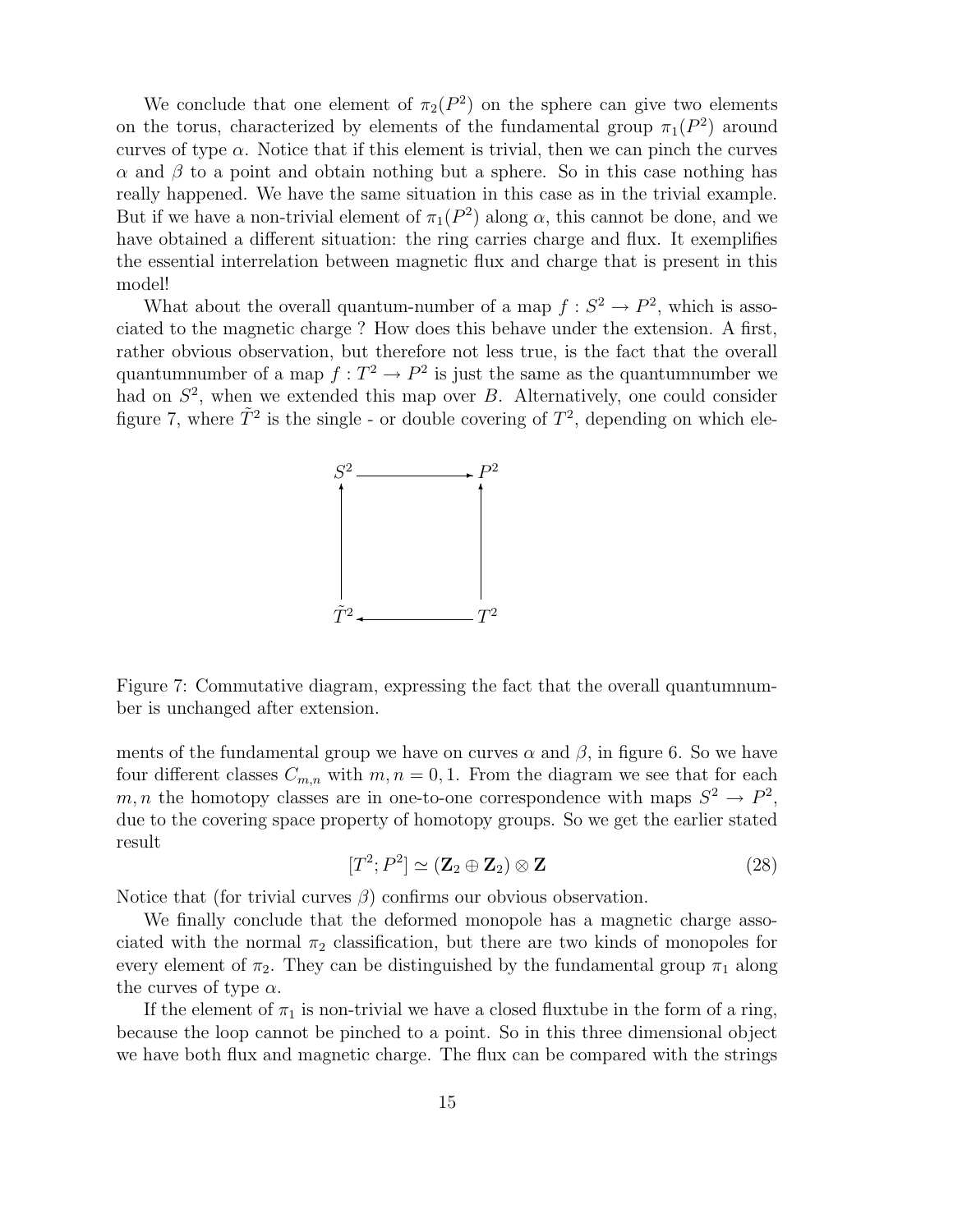formed in type-II superconductors, whose existence follws from topological considerations as well. It is clear that the different core states can only be distinguished physically by performing experiments where charged particles are scattered of the core. In the case of an extended singularity one would be able to observe particle- antiparticle transitions due to the presence of the Alice flux. Indeed, it turns out that this monopole has exotic properties some of which are discussed in [9].

### 5 Conclusion

In this paper we investigated core deformations of topological defects in spontaneously broken gauge theories. In particular in theories where more than a single homotopy group is non-vanishing, i.e. where several types of topological excitations can coexist. In theories where this is the case, it turns out to be possible to have topologically stable core deformations.

The admissible core deformations can be found by establishing relations between elements of  $\pi_k(G/H)$  and elements of  $[A;G/H]$ , where A is the manifold enclosing the topological singularity. This relation was established with the help of obstruction theory. Obstruction theory tells us whether there exist extensions of maps defined on a space A into Y, to maps from  $X \supseteq A$  to Y. This is only the case if the obstruction is zero. This obstruction is an element of a certain cohomology group.

We investigated two simple examples in detail. We found a topologically stable core deformation in the case of  $G = SO(3)$  and  $H = \mathcal{N}(U(1))$ . It is interesting to exted this discussion to theories where the discrete part of the gaugegroup is more complicated and nonabelian.

We note further that non-trivial examples can be found in the case of instantons. One particularly interesting model might be the model with  $G = SO(3)$  and  $H =$  $U(1)$ , such that  $G/H \simeq S^2$ . In this case, the third and second homotopy group are isomorphic to Z. The idea is that we can deform the core, such that the manifold which encloses the extended topological singularity is  $S^1 \times S^2$ . We might then obtain a ring of monopoles, because  $\pi_2$  is non-trivial.

In this paper we have restricted ourselves to a topological analysis, which determines what kind of deformations are possible in principle. It is now interesting to proceed and see whether in explicit models these deformations can be realized by an appropriate choice of parameters in the Higgs potential.

## A The Calculation of Cohomology Groups

Originally the cohomology groups used to be defined in terms of homology groups in the following way (see [10]): For a chain complex C and module G we define the cohomology module  $H^*(C;G) = \{H^q(C;G)\}\$  of C with coefficients G by

$$
H^q(C;G) = H^q(\text{hom}(C,G)).
$$
\n
$$
(29)
$$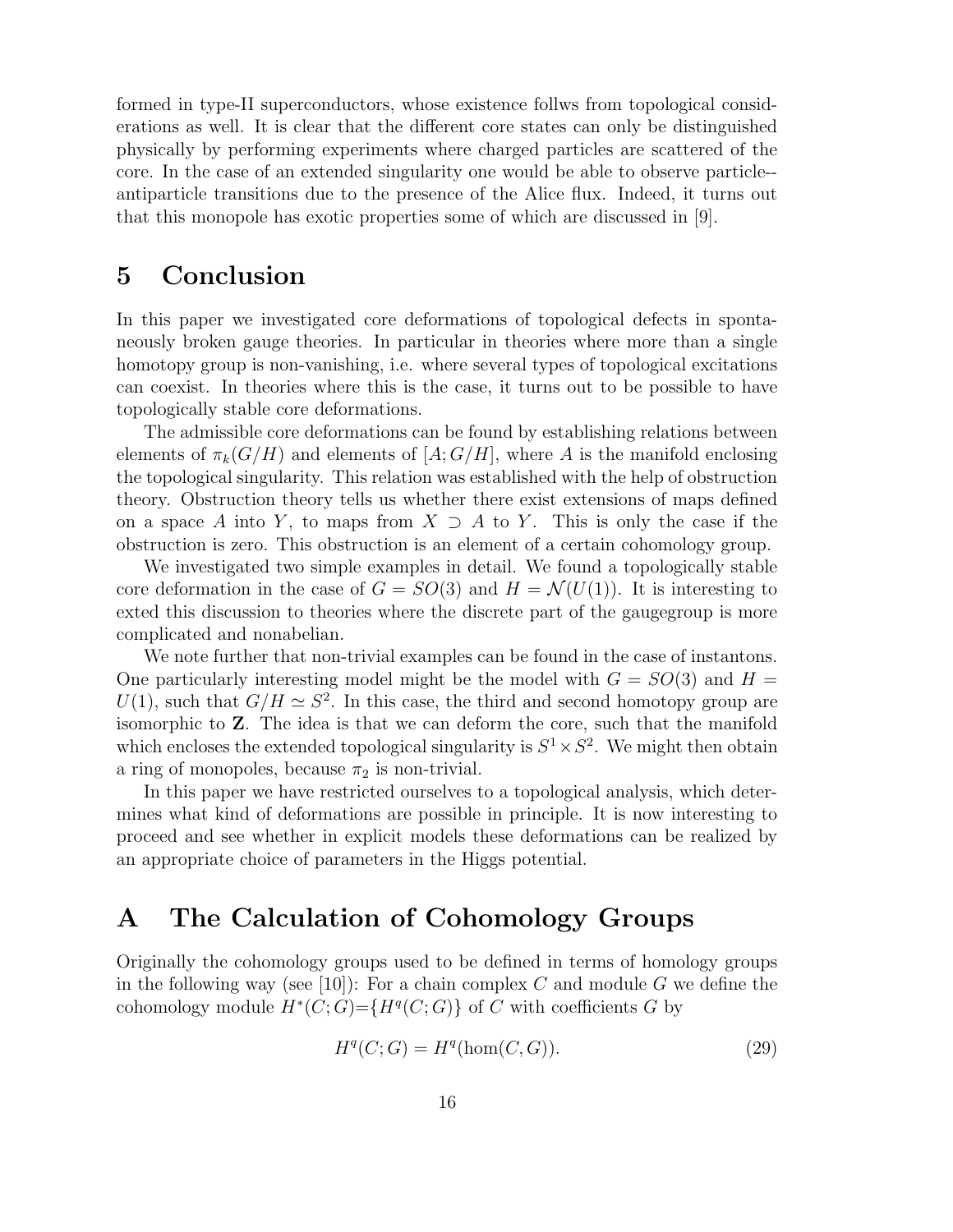The properties of the cohomology groups were derived from this definition. It is however easier to give an axiomatic description of cohomology, since we want to do calculations more than that we want to have a perfect mathematical perception of these matters. This descripition reads as follows (see [3]):

Let  $G$  be an  $R$  module. A cohomogy theory with coefficients  $G$  consists of a contravariant functor  $H^* = \{H^q\}$  from the category of topological pairs to graded R modules and a natural transformation  $\delta^* : H^*(A) \to H^*(X, A)$  of degree +1 such that the following axioms hold

**1. Homotopy Axiom** If  $f_0, f_1 : (X, A) \to (Y, B)$  are homotopic, then

$$
H^*(f_0) = H^*(f_1) : H^*(Y, B) \longrightarrow H^*(X, A). \tag{30}
$$

**2. Exactness Axiom** For any pair  $(X, A)$  with inclusion maps  $i : A \subset X$ and  $j: X \subset (X, A)$  there is an exact sequence

$$
\cdots \xrightarrow{\delta^*} H^q(X, A) \xrightarrow{H^q(j)} H^q(X) \xrightarrow{H^q(i)} H^q(A) \xrightarrow{\delta^*} H^{q+1}(X, A) \cdots. \tag{31}
$$

**3. Excision Axiom** For any pair  $(X, A)$  if U is an open subset of X such that  $\overline{U} \subset intA$ , the excision map  $j : (X - U, A - U) \subset (X, A)$  induces an isomorphism

$$
H^*(j) : H^*(X, A) \simeq H^*(X - U, A - U). \tag{32}
$$

4. Dimension Axiom On the category of one-point spaces, there is a natural equivalence of the constant functor  $G$  with the functor  $H^*$ .

We will now calculate the cohomology groups which play a role in this paper. To calculate  $H^2(B, S^2; \mathbb{Z}_2)$  we use axiom 1 with the deformation (see figure 5) of  $(B, S^2)$  into  $(S^2 \cup L)$  and axiom 3 to get

$$
H^{2}(B, S^{2}; \mathbf{Z}_{2}) \stackrel{(1)}{\simeq} H^{2}(S^{2} \cup L, S^{2}; \mathbf{Z}_{2}) \stackrel{(3)}{\simeq} H^{2}(L, \partial L; \mathbf{Z}_{2}) = 0
$$
 (33)

The same goes for  $H^3(B, S^2; \mathbb{Z})$ 

$$
H^3(B, S^2; \mathbf{Z}) \simeq H^3(L, \partial L; \mathbf{Z}) = 0.
$$
\n(34)

The last step in the calculation follows from dimensional considerations. The space is 1-dimensional so the second- and third cohomology group vanishes.

To calculate  $H^2(B, T^2; \mathbb{Z}_2)$  we again use axiom 1, but now with the deformation  $(B, T^2)$  into  $(T^2 \cup D^2, T^2)$ , see figure 6, followed by the excision axiom

$$
H^{2}(B, T^{2}; \mathbf{Z}_{2}) \simeq H^{2}(T^{2} \cup D^{2}, T^{2}; \mathbf{Z}_{2}) \simeq H^{2}(D^{2}, \partial D^{2}; \mathbf{Z}_{2}) \simeq \mathbf{Z}_{2},
$$
 (35)

where we have used an exact sequence to calculate the last step. The same axioms give

$$
H3(B, T2; \mathbf{Z}) \simeq H3(D2, \partial D2; \mathbf{Z}) = 0.
$$
 (36)

The third cohomology group is zero because the dimension of  $(D^2, \partial D^2)$  is 2.